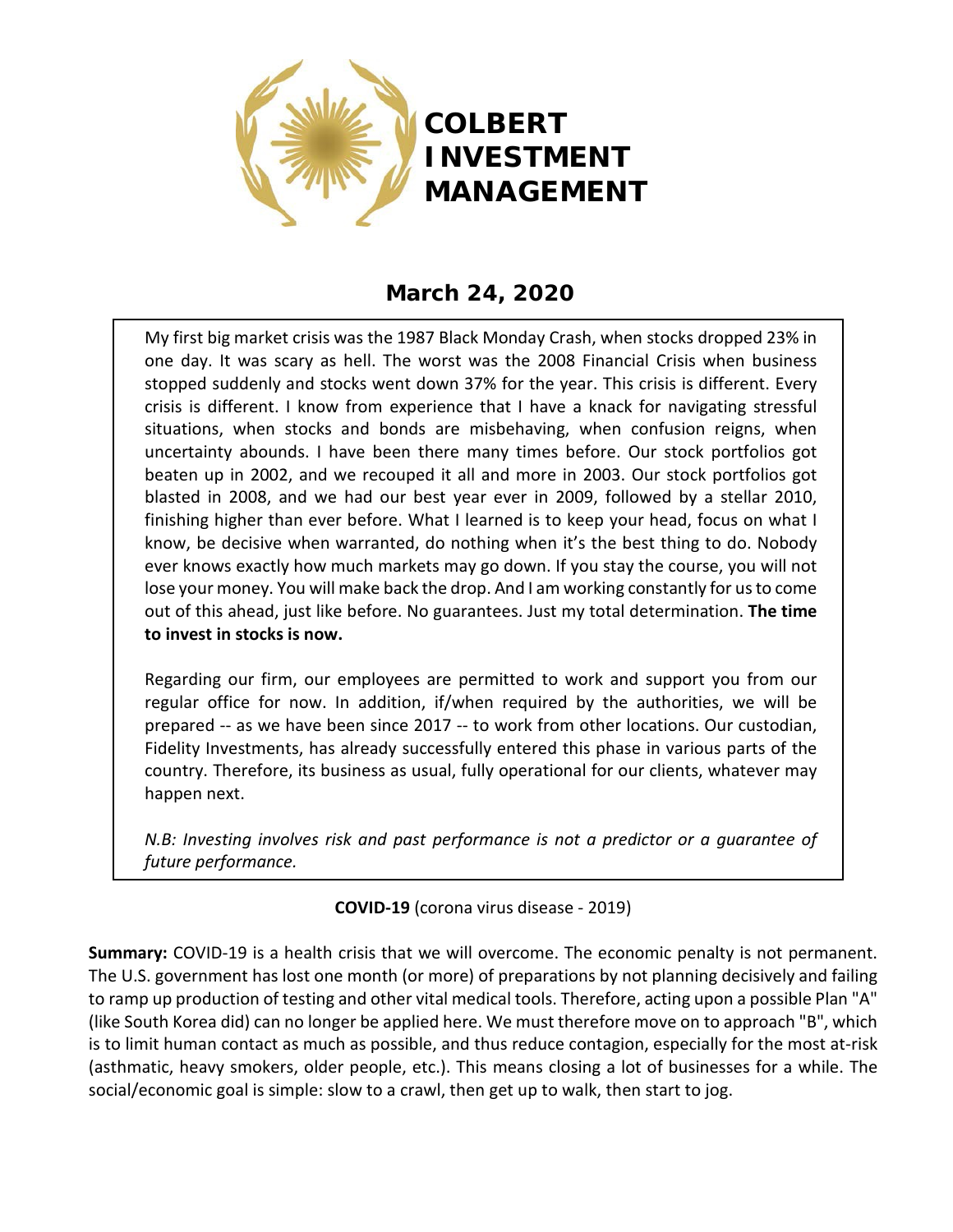### **Flatten the curve: China suppresses, Korea decisive, American muddle**

China's cover up of the disease and its slow (though massive) reaction has resulted in public distrust everywhere. Countries like Taiwan and South Korea took the opposite approach: transparency combined with aggressive testing and isolation of the sick, with substantial medical tools on hand to handle the virus surge. These two countries' decision-making have minimized the medical and economic impact to their society.

The American government wasted precious time in not preparing properly and not acting decisively enough. We now lack many medical tools (like masks for medical staff and ventilators for critically sick patients). Having squandered the window of opportunity to emulate Korea's Plan "A", we must therefore go with a sort of Plan "B", which aims to reduce contagion in order to reduce the number of people within the 20% of patients that may become seriously ill from completely choking the hospital system. Letting the health system choke could cause a great number of otherwise preventable deaths to occur. To save lives, we must limit social contact, and thus shut down most businesses. We must flatten the growth curve of new Covid-19 cases.

#### **Recession? Yes. Depression? No.**

This shock to the business ecology is harmful to every company, some more than others. Medium-sized or bigger companies usually protect employees for a couple of weeks. It may be fatal to the weakest businesses, especially those with limited resources or excessive debts. Restaurants, bars, hotels, travel agents, much of which are small businesses, have or will fire most of their employees without pay. The American social safety net provides relatively little security to keep perfectly good employees viably afloat for 4 to 8 weeks (or even more). Because it's the government's chosen course of action to fight off the virus by using the "Plan B" described above, that stay-at-home policy causes forced hardship, which the government plans to address fully, within two weeks of this writing. The government plans to also give financial assistance, like loan guarantees, like perhaps cash to businesses directly in some cases, to pay employees, it's too early to tell exactly what. The main thing is that although businesses are facing tough times, the goal is to keep the whole economy afloat until we accomplish a flattening of the growth curve of new cases. With the hospital system stable by then, we can start to resume some normalcy in life. Even if some form of social distancing remains in place, many will be able to go back to work. And the government will be able to remove financial life-support as each sector regains its footing. **As a result, we may have an induced recession, but avoid an economic depression.**

And in this health crisis, there are seemingly many more questions than answers. But we do know some things, like how China has had no new cases for a few days now. We also can observe Italy which is a few weeks ahead of us with an early partial shutdown approach, converted recently into a near-total freeze: stay at home. We will learn what works, what doesn't. Many laboratories are working on viral medicines that may become available in the near future. And a vaccine is possibly 12 to 18 months away. **There is no reason to despair, we will get through this, and things will be better on the other side.**

## **Stock Markets. What is going on? What should you do?**

Stock markets hate uncertainty. Stock markets are not good at evaluating the economic impact of a new virus. Therefore, the first wave of sellers usually represents those believe in the motto "sell first, ask questions later". These are often professionals, or day-traders, most of which are not successful. Individuals should not try that approach. In fact, a paper by Charles Schwab shows that, at best, less than 25% of traders are successful in timing the market ups and downs.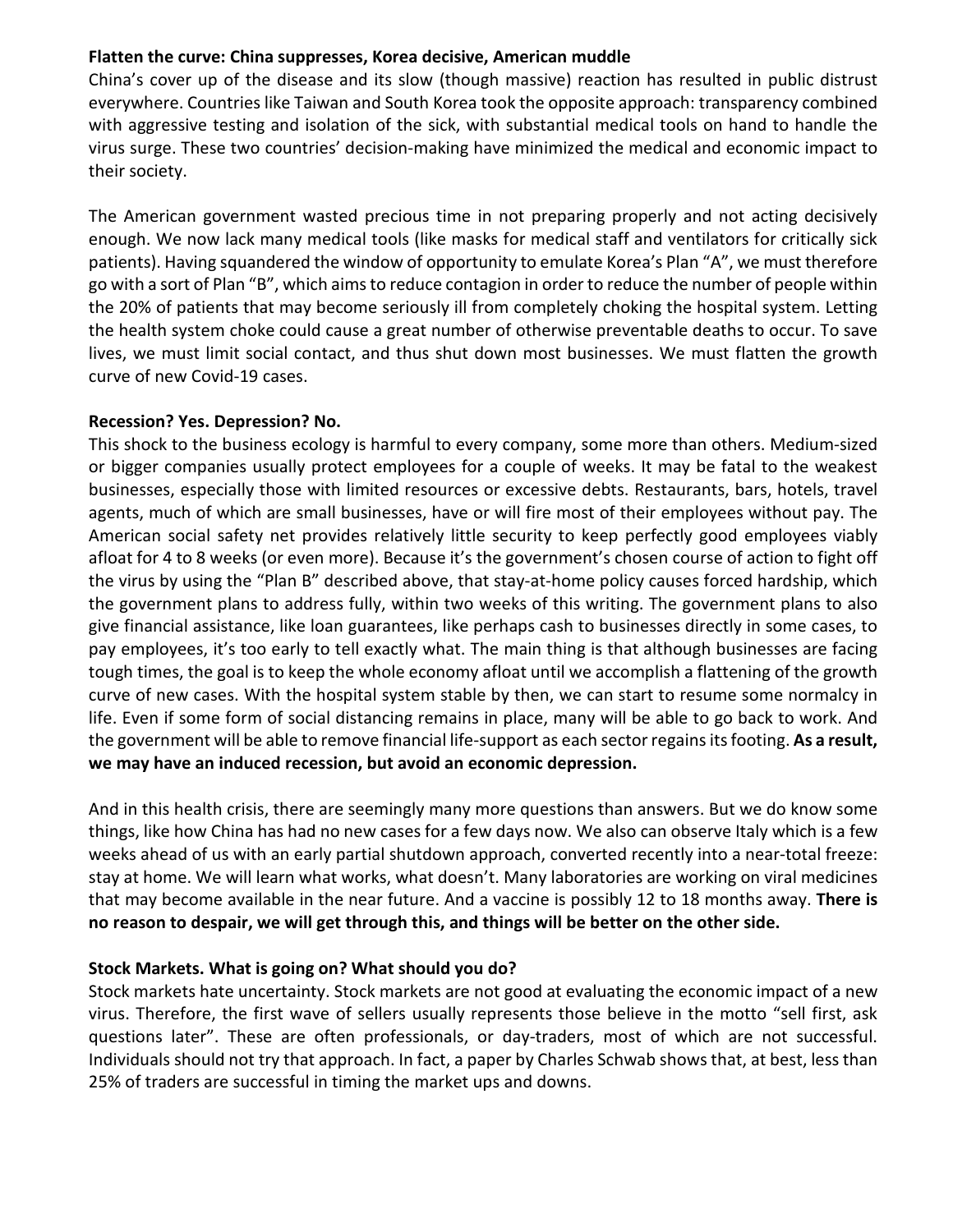The next wave of sellers is those who are forced to sell. Imagine a big institutional fund that borrowed seven times (7x) their capital to invest in stocks, because the ride had been so good until recently. When markets tumble, they must sell, at any price. All this programmed and forced selling leads to pain for others who, fearing more pain to come, become sellers too. And the negative feedback loop continues until something changes. We rarely know in advance what that something is, but we generally know it when we see it. It's part of the intuition developed over three decades of experience.

History has shown that we had six major bear markets where investors lost an average of 39% by not selling. Some drops were as much as 50%. Surely avoiding those drops are desirable. But nobody knows when to buy again. **History further shows that after the big drops, the market has always recovered to go to new highs. Always.**

Consequently, if investors were given the choice between a course of action that works 25% of the time versus another that worked 100% of the time, they would surely choose the strategy with the better odds of success, right? Unfortunately, that's not how the human brain reacts in times of stress. Our completely natural aversion to loss makes us forget history, makes us ignore common sense. Sell before it gets worse the brain says. But who in their right mind would want to duplicate a strategy that works only 25% of the time versus one that has worked 100% of the time? That's total casino mentality.

Nobody knows if markets may go down 10% or 20% more. But if you don't need the money to live on immediately (and you have some good stocks), don't sell your stocks now. On the contrary, if you have some savings you are not planning to use, now is a good time to start putting it in stocks.

#### **Airlines**

The pandemic is having a harder impact on airlines than did the World Trade Center attacks, with the International Air Transport Association estimating a loss in passenger revenue of between US\$63 billion and US\$113 billion this year. In one example, Delta Airlines is projecting that their total revenues will go to about \$2.5 billion next quarter compared to \$12.5 billion in the same quarter last year. Delta is burning through \$50 million in cash every day now. Every day. The figures are staggering, but Delta has a relatively strong balance sheet, particularly compared to many other airlines. Delta probably would not survive intact for a year without revenue, but they can do it for a few months. Delta and other US airlines are about to receive US government support to make sure they survive to perform their important role in the economy.

As an investor, it's hard to figure out what will happen next in the stock market. But we can try to think ahead. For example, the whole the US airline industry will not make much money this year. How about next year though? Is it hard to imagine the industry being able to go back to making similar net profits as in 2019? If that's a plausible scenario, in less than 2 years, the average US airline stock could go back to trading at the same level as in January 2020. That average airline stock could almost double, or about 40% per year (compounded). There are risks involved here, and I am not recommending airline stocks or Delta as an investment, it's just a way to see through the huge cloud of uncertainty near-term. So the call one would have to make is whether or not these airlines will get through the next 6 months. If the answer is yes, then the painful 50% drop is tough for sure, but the potential gain when things come back to normal is substantial.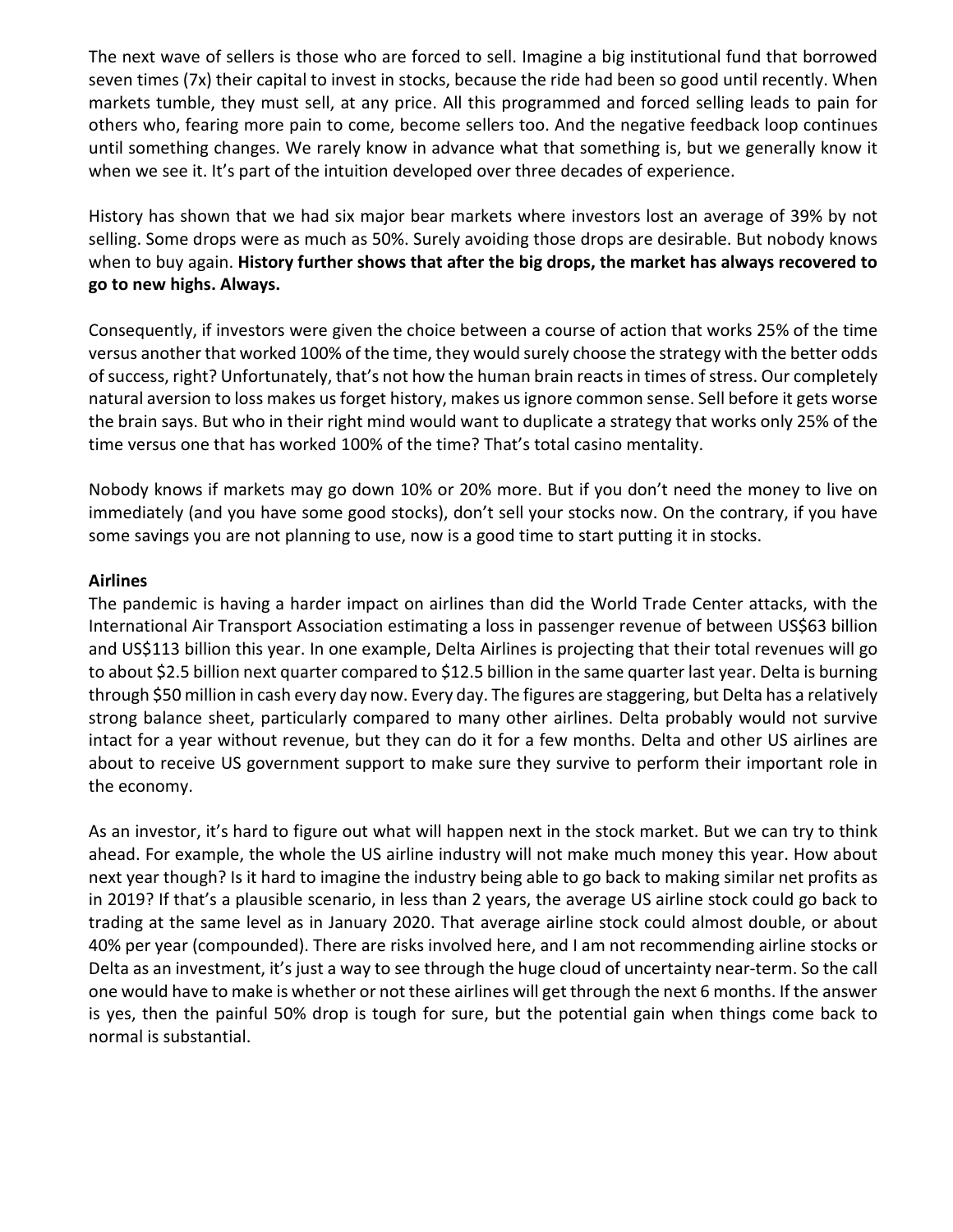#### **Charter**

A much safer investment that we own and have discussed many times before is Charter Communications, a cable service provider. In this stay-at-home period our connection to the internet is more vital than ever. This is how most people work from home. This is also the best way for entertainment during our stay-at-home period. Cable companies are simply the best internet providers in the world. As a result, Charter's business remains solid, and it may even benefit from social lockdowns. Yet Charter's shares are down 20% this year. While it hurts that their stock price is down 20%, I don't worry about my Charter shares, I love them.

#### **Conclusion**

**The economic aid which the American government will offer to cushion the unemployed should help face the temporary economic difficulty.** Later on, when the peak of sick cases has passed, companies could resume to work, gradually. In more or less 6 months, if we do all of this relatively well, commerce should have largely resumed. Furthermore, stock markets should rebound strongly within a year or so.

In the meantime, we have to buckle up.

Sincerely yours,

Karim Armand President

#### **ADMINISTRATIVE NOTE:**

Each year we are required by the U.S. Securities and Exchange Commission (SEC) to offer existing clients a copy of our updated ADV-Part II filing. Kindly inform us if you would like to receive this documentation.